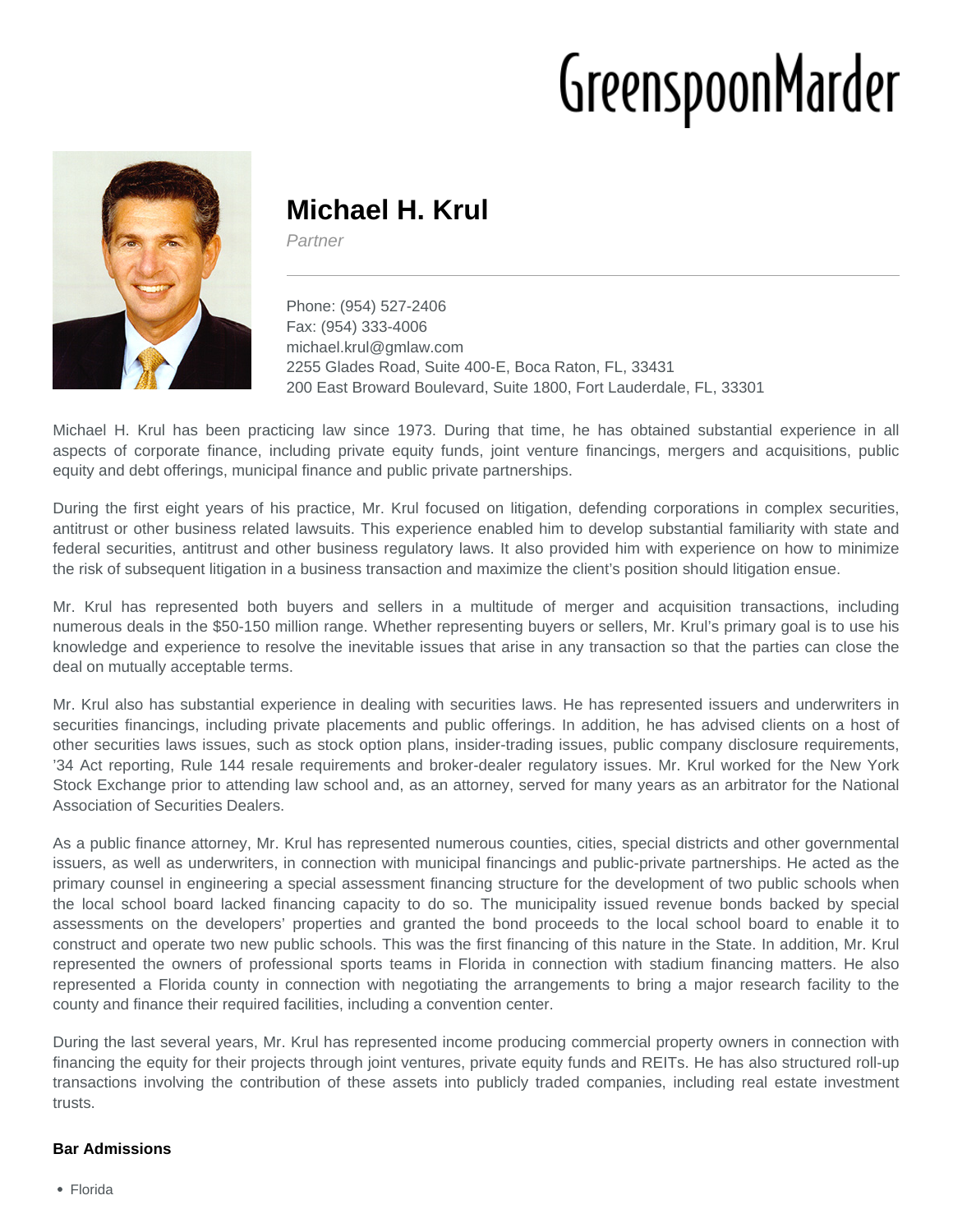New York

### **Education**

- J.D., Brooklyn Law School, cum laude, 1973
- B.A., State University of New York, Buffalo, 1969

### Practice Areas

- Banking & Finance
- Corporate
- Government Relations
- International
- Public Finance
- Bankruptcy and Reorganization

#### Professional and Community Involvement

- The Fort Lauderdale Chamber of Commerce, Member
- The Florida Bar, Real Property, Probate and Trust Law Section, Member
- The Greater Fort Lauderdale Tax Council, Member
- The Florida Bar, Business Law Section
- The Florida Bar Association, Member

#### **Recognitions**

- Fort Lauderdale Illustrated, "Top Lawyers" 2021
- Martindale-Hubbell, Rated AV® Preeminent ™
- U.S. News & World Report, "Best Lawyers in America," Corporate Law, 2011 & 2013-2022
- U.S. News and World Report, Best Lawyers "Lawyer of the Year," Corporate Law, 2020
- Lifestyle Media Group's Leaders In Law Award, Finalist, Securities and International Law, 2014
- South Florida's "Top Rated Lawyers," 2012
- Super Lawyers magazine, "Florida Super Lawyers," 2007

#### **Publications**

Co-Author, ["Why LLCs are the Entity Du Jour for Small Business Owners, Summer 2005,](https://www.gmlaw.com/news/why-llcs-are-the-entity-du-jour-for-small-business-owners-summer-2005/)" November 29, 2005

#### News

- Greenspoon Marder Attorneys Recognized as "Top Lawyers" by Fort Lauderdale Illustrated for 2021
- 37 Attorneys At Greenspoon Marder Listed In The Best Lawyers In America© 2022
- Greenspoon Marder Partner Michael Krul Selected As A "Lawyer of the Year" By Best Lawyers® For 2020
- 33 Attorneys From Greenspoon Marder Listed in the Best Lawyers in America© 2020
- Greenspoon Marder Attorneys Selected as 2018 Legal Leaders
- 35 Attorneys From Greenspoon Marder Listed In The Best Lawyers in America© 2019
- Greenspoon Marder Attorneys Receive 2018 AV Preeminent Rating By Martindale-Hubbell
- Greenspoon Marder Attorneys Receive 2017 AV Preeminent Rating By Martindale-Hubbell
- 34 Attorneys from Greenspoon Marder Listed in The Best Lawyers in America© 2018